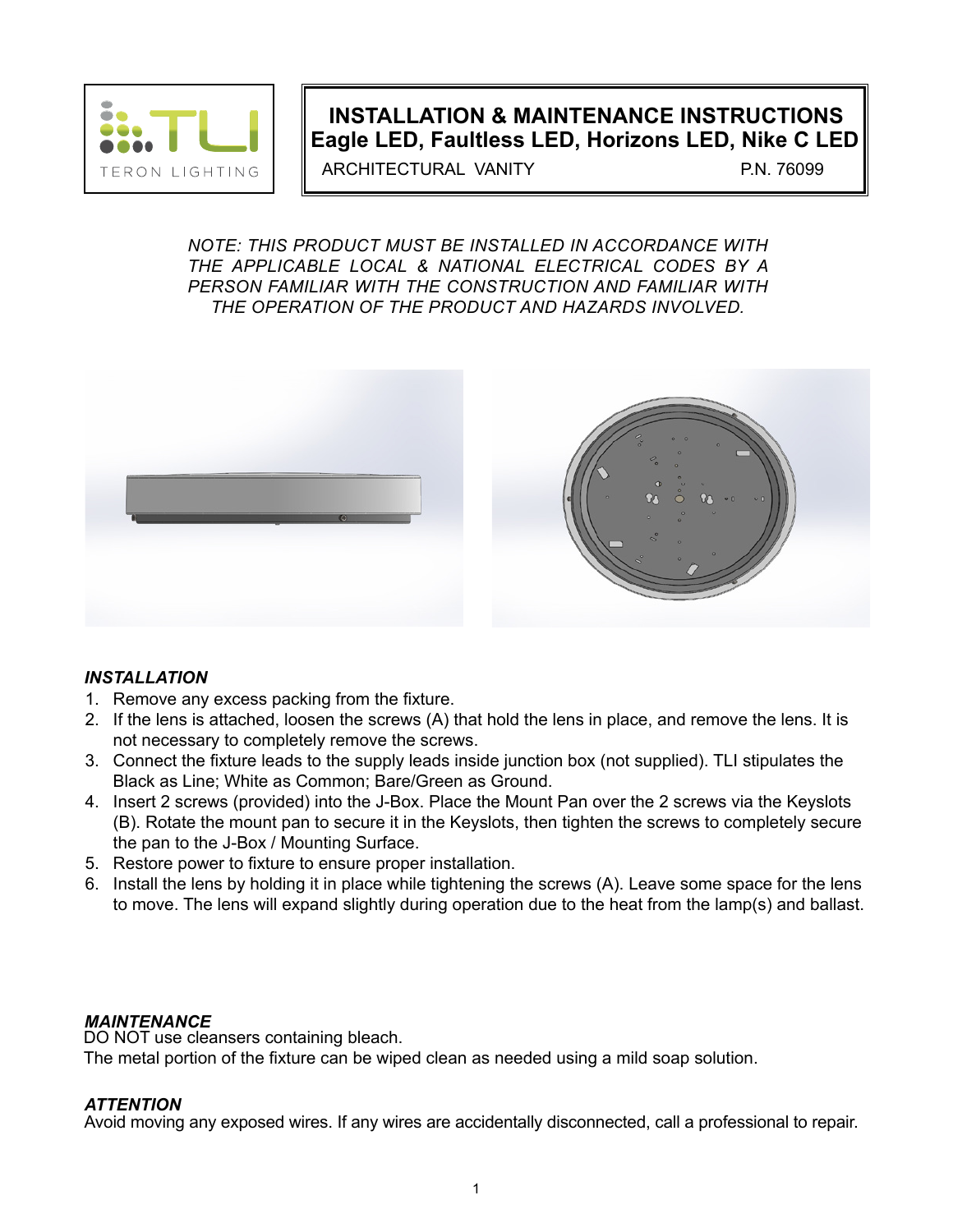

*WIRING DIAGRAM*



ONE DRIVER ONE MODULE WIRING DIAGRAM